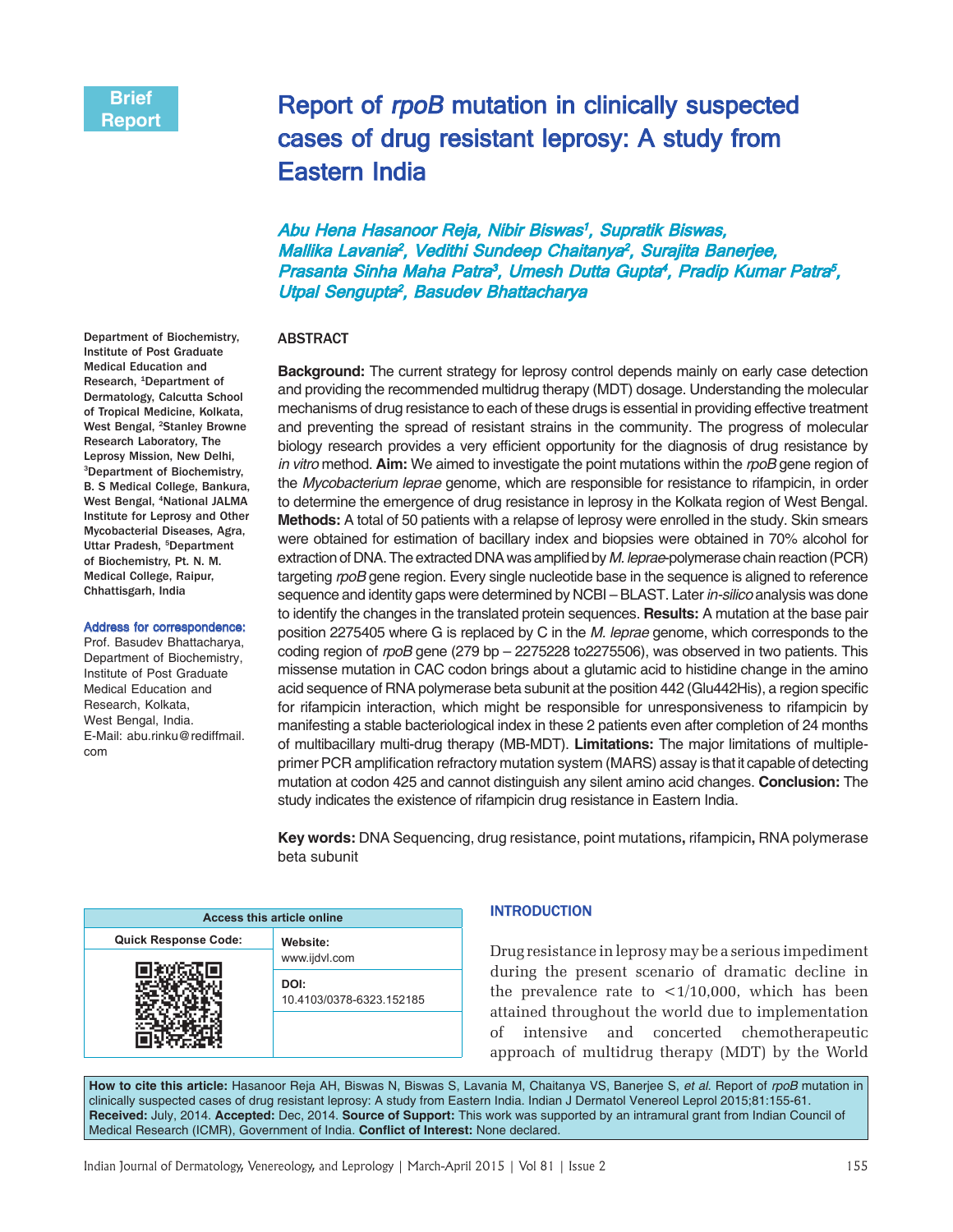Health Organization (WHO). Until 1982, the standard treatment for lepromatous leprosy was lifelong monotherapy with dapsone or till attainment of bacterial negativity, which resulted in the development of dapsone resistant *Mycobacterium leprae (M. leprae)*  leading to its therapeutic failure. Multidrug therapy with dapsone, and rifampicin, with or without clofazamine, recommended by the WHO in 1982 was implemented in 1985 throughout the world and includes rifampicin, the only bactericidal drug against *M. leprae.* However, rifampicin-resistant leprosy has been documented in patients treated by rifampicin monotherapy.[1-3] The emergence of multidrug resistant *M. leprae* strains, which has been reported from South East Asia,<sup>[4]</sup> indicates a serious threat for control of leprosy. Unlike *M. tuberculosis*, *M. leprae* is a slow growing bacterium and has not yet been successfully cultured *in vitro*. Thus, identification of drug-resistant *M. leprae* is challenging. An *in vivo* model, the mouse foot pad (MFP) method of Shepard has been utilized for drug susceptibility testing.[5] Briefly, biopsies containg *M. leprae are* obtained from skin lesions in patients and inoculated into the mouse foot pad. The mice are treated with anti-*M. leprae* drugs to determine whether the drug prevents bacterial multiplication in the foot pad.<sup>[6]</sup> This method requires a large biopsy with a yield of at least  $5 \times 10^4$  organisms which should be inoculated within 72 hours, is time consuming needing a minimum of 6 months to obtain results and requires expensive facilities and expertise, that are not easily available in most laboratories. Recently, point mutations in *M. leprae*  genome responsible for dapsone and rifampicin resistance have been identified, which has facilitated the development of new tools for monitoring the drug resistance.[7-9] Rifampin/Rifampicin, (3-{[4-met hyl-1-pi perazinyl0-imino]-methyl} rifamycin) is the key bactericidal component of the MDT regimen. A single dose of 1200 mg can reduce the number of viable bacilli in skin to undetectable levels within a few days.[10] The target for rifampicin in *M. leprae* is the β subunit of RNA polymerase encoded by *rpoB* gene.[11] Mycobacterial resistance to rifampicin correlates with changes in the structure of the subunit of the DNA-dependent RNA polymerase, primarily due to missense mutations within codons of a highly conserved region of the *rpoB* gene referred to as the rifampicin resistance-determining region. $[12]$ Substitution within codon Ser-425-Leu has shown to be the most frequent mutation associated with the development of the rifampicin-resistant phenotype in *M. leprae*. [13-15] In the recent past, utilizing various

species specific primers, our group has developed a multiplex PCR for diagnosis of leprosy.[16] In the present study, we analyzed the point mutations within the *rpoB* gene region of *M. leprae*, which are responsible for resistance to rifampicin, in order to determine the emergence of drug resistance in leprosy in the Kolkata region of West Bengal.

## **METHODS**

The study was conducted in the department of biochemistry at the Institute of Post Graduate Medical Education and Research, Kolkata from July 2007 to July 2009. The study primarily included patients attending the out patient department (OPD) of the department of dermatology. We also collected a few samples from dermatology OPDs of other medical colleges of Kolkata and also from different leprosy clinics of West Bengal. Each patient was informed in detail about the study in the local language and duly signed written informed consent was obtained from every patient before their enrolment in the study. The study commenced after obtaining clearance from the ethical committee of the Institution.

## Selection criteria for patients

- (i) Patients classified as either paucibacillary (PB) or multibacillary (MB) leprosy, with incomplete or irregular therapy who relapsed with increase in bacteriological index (BI)
- (ii) Patients with appearance of new skin patches or nodules or new nerve involvement after completion of MDT and with increase in BI of 1 or more units at any single site were considered as relapse patients.

A total of 50 cases of the above-mentioned categories attending the OPD were enrolled as shown in Table 1. Since facility for the mouse foot pad assay is not available at our institute, the known wild-type Thai 53 strain<sup>[7]</sup> (obtained from Louisiana State University, USA) was included as control.

## Sample collection

- (a) Slit skin smears samples were obtained from the edge of the most active lesions and were stained by Ziehl–Neelsen staining method<sup>[16]</sup> to determine the bacillary index (BI)
- (b) Punch (4 mm) biopsies obtained from the active lesions were collected in 70% ethanol and processed for DNA extraction according to our earlier described method.<sup>[16]</sup>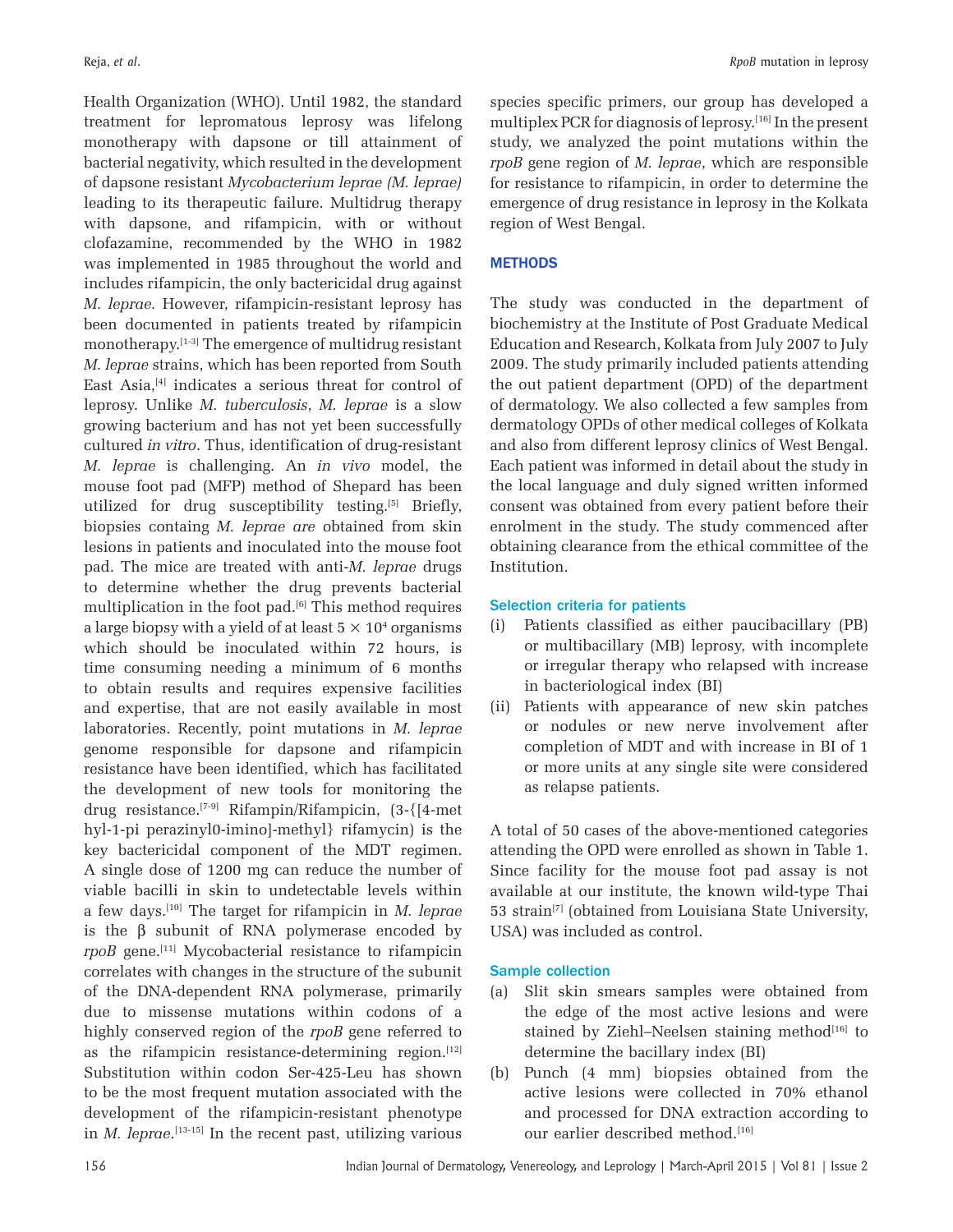| Table 1: Detailed clinical classification of the selected subjects |                      |                                 |                                 |                             |                                        |                                         |  |
|--------------------------------------------------------------------|----------------------|---------------------------------|---------------------------------|-----------------------------|----------------------------------------|-----------------------------------------|--|
| <b>Patient</b><br>ID                                               | <b>Initial</b><br>BI | <b>BI</b> after<br>12<br>months | <b>BI</b> after<br>24<br>months | <b>PB/MB</b><br>(initially) | <b>Initial</b><br><b>PCR</b><br>report | <b>PCR</b> report<br>after 24<br>months |  |
| PGR1                                                               | $1+$                 | 3+                              | 3+                              | PВ                          | Pos                                    | Pos                                     |  |
| PGR2                                                               | $-ve$                | 3+                              | $5+$                            | PB                          | Pos                                    | Pos                                     |  |
| PGR <sub>3</sub>                                                   | 2+                   | 3+                              | 6+                              | MВ                          | Pos                                    | Pos                                     |  |
| PGR4                                                               | $2+$                 | 4+                              | 5+                              | MВ                          | Pos                                    | Pos                                     |  |
| PGR <sub>5</sub>                                                   | $-ve$                | 3+                              | $^{2+}$                         | PB                          | Pos                                    | Pos                                     |  |
| PGR <sub>6</sub>                                                   | 2+                   | 4+                              | 3+                              | MB                          | Pos                                    | Pos                                     |  |
| PGR7                                                               | 3+                   | 4+                              | 4+                              | MB                          | Pos                                    | Pos                                     |  |
| PGR <sub>8</sub>                                                   | 2+                   | 3+                              | 4+                              | MB                          | Pos                                    | Pos                                     |  |
| PGR9                                                               | $-ve$                | 3+                              | 5+                              | PB                          | Pos                                    | Pos                                     |  |
| PGR10                                                              | 2+                   | 2+                              | $^{2+}$                         | MВ                          | Pos                                    | Pos                                     |  |
| PGR11                                                              | 4+                   | 4+                              | 4+                              | MB                          | Pos                                    | Pos                                     |  |
| PGR12                                                              | 3+                   | $3+$                            | 3+                              | MB                          | Pos                                    | Pos                                     |  |
| PGR13                                                              | 2+                   | 4+                              | 3+                              | MВ                          | Pos                                    | Pos                                     |  |
| PGR14                                                              | $-ve$                | 4+                              | 4+                              | РB                          | Pos                                    | Pos                                     |  |
| PGR15                                                              | $-ve$                | 5+                              | 6+                              | PВ                          | Pos                                    | Pos                                     |  |
| PGR16                                                              | $-ve$                | 3+                              | 3+                              | PВ                          | Pos                                    | Pos                                     |  |
| PGR17                                                              | 4+                   | 4+                              | 4+                              | MВ                          | Pos                                    | Pos                                     |  |
| PGR18                                                              | 3+                   | 5+                              | 6+                              | MВ                          | Pos                                    | Pos                                     |  |
| PGR19                                                              | 2+                   | 4+                              | 6+                              | MВ                          | Pos                                    | Pos                                     |  |
| PGR20                                                              | 2+                   | 3+                              | 3+                              | MВ                          | Pos                                    | Pos                                     |  |
| PGR21                                                              | $-ve$                | 2+                              | 2+                              | PВ                          | Pos                                    | Pos                                     |  |
| PGR22                                                              | 3+                   | 3+                              | 3+                              | MВ                          | Pos                                    | Pos                                     |  |
| PGR <sub>23</sub>                                                  | 3+                   | 6+                              | 5+                              | MВ                          | Pos                                    | Pos                                     |  |
| PGR <sub>24</sub>                                                  | $2+$                 | 3+                              | 4+                              | MВ                          | Pos                                    | Pos                                     |  |
| <b>PGR25</b>                                                       | 2+                   | 4+                              | 4+                              | MB                          | Pos                                    | Pos                                     |  |
| PGR <sub>26</sub>                                                  | 3+                   | 3+                              | $3+$                            | MB                          | Pos                                    | Pos                                     |  |
| PGR27                                                              | 4+                   | 6+                              | 6+                              | MB                          | Pos                                    | Pos                                     |  |
| PGR28                                                              | 3+                   | 5+                              | 5+                              | MB                          | Pos                                    | Pos                                     |  |
| PGR29                                                              | 2+                   | 3+                              | 4+                              | MB                          | Pos                                    | Pos                                     |  |
| PGR <sub>30</sub>                                                  | 2+                   | 6+                              | 6+                              | MB                          | Pos                                    | Pos                                     |  |
| PGR31                                                              | 2+                   | 5+                              | 6+                              | ΜВ                          | Pos                                    | Pos                                     |  |
| PGR32                                                              | $-ve$                | 2+                              | 4+                              | PB                          | Pos                                    | Pos                                     |  |
| PGR33                                                              | $3+$                 | 4+                              | 4+                              | MВ                          | Pos                                    | Pos                                     |  |
| PGR34                                                              | 4+                   | 6+                              | 6+                              | MB                          | Pos                                    | Pos                                     |  |
| PGR35                                                              | 2+                   | 5+                              | 4+                              | MB                          | Pos                                    | Pos                                     |  |
| PGR36                                                              | 2+                   | 2+                              | 2+                              | MB                          | Pos                                    | Pos                                     |  |
| PGR37                                                              | $-ve$                | $3+$                            | $3+$                            | PB                          | Pos                                    | Pos                                     |  |
| PGR38                                                              | $1+$                 | $2+$                            | 3+                              | PВ                          | Pos                                    | Pos                                     |  |
| PGR39                                                              | 4+                   | $6+$                            | 6+                              | MВ                          | Pos                                    | Pos                                     |  |
| PGR40                                                              | 3+                   | $4+$                            | $3+$                            | MB                          | Pos                                    | Pos                                     |  |
| PGR41                                                              | 3+                   | 5+                              | 6+                              | MB                          | Pos                                    | Pos                                     |  |
| PGR42                                                              | 2+                   | 3+                              | 5+                              | MВ                          | Pos                                    | Pos                                     |  |
| PGR43                                                              | 2+                   | 2+                              | 2+                              | MВ                          | Pos                                    | Pos                                     |  |
| PGR44                                                              | 2+                   | 2+                              | 3+                              | MВ                          | Pos                                    | Pos                                     |  |
| PGR45                                                              | $1+$                 | $3+$                            | 2+                              | РB                          | Pos                                    | Pos                                     |  |
| PGR46                                                              | $1+$                 | 2+                              | 2+                              | PB                          | Pos                                    | Pos                                     |  |
| PGR47                                                              | 2+                   | $3+$                            | 4+                              | MВ                          | Pos                                    | Pos                                     |  |
| PGR48                                                              | 2+                   | 2+                              | 3+                              | MВ                          | Pos                                    | Pos                                     |  |
| PGR49                                                              | 3+                   | 2+                              | 2+                              | MВ                          | Pos                                    | Pos                                     |  |
| <b>PGR50</b>                                                       | 2+                   | 5+                              | 5+                              | MB                          | Pos                                    | Pos                                     |  |

#### Extraction of genomic DNA from biopsies

The skin biopsy samples were homogenized in 100 μl of lysis buffer (containing 100Mm Tris–HCl, 0.05% Tween-20 and 60 mg/ml of Proteinase-K, pH 8.5) using a hand-operated homogenizer (Z35997-1; Sigma) with a plastic pestle, and then incubated for 18 h at 60°C after mineral oil was overlaid on the upper surface of the sample to avoid evaporation. This was followed by the inactivation of proteinase K at 95°C for 15 min. An equal volume of phenol/chloroform/isoamyl alcohol (25:24:1) was added to the samples, mixed by vortexing for 30 s, and then centrifuged at 10,000 ×*g* for 15 min at 4°C. The aqueous phase was transferred to a clean tube, and the procedure was repeated with phenol–chloroform–isoamylalcohol (25:24:1) until a clear interface was observed. A final extraction with chloroform–isoamylalcohol (24:1) was performed and after centrifugation, aqueous layer was collected. To the aqueous layer, isopropanol (0.7% of the total volume of the sample) was added and incubated overnight at -20°C. The samples were then centrifuged at 12,000 rpm for 20 min, the supernatant was removed, and the DNA pellet was washed with ice-cold 70% ethanol. The DNA pellet was then allowed to air dry and was resuspended in 100 μl of sterile distilled water, which was subsequently used as a template DNA for polymerase chain reaction (PCR).

### Detection of *M.leprae* DNA by multiplex PCR

The extracted DNA was amplified by multiplex PCR developed in our laboratory for diagnosis of *M. leprae.*  The primers R1 and R2 and TTC-A and TTC-B were used and the amplicons were electrophoresed on a 2% agarose gel to determine the presence of *M. leprae* DNA as described by us earlier.<sup>[16]</sup> Later, the DNA samples were processed for the detection of *rpoB* gene mutation responsible for rifampicin resistance.

#### Detection of Mutation in *rpoB* Gene

The *rpoB* gene was analyzed by direct sequencing of PCR amplified products generated using conditions mentioned by WHO guidelines for Global Surveillance of Drug Resistance in Leprosy.[17] The primers used were OMS*rpoB*F GTCGAGGCGATCACGCCGCA and OMS*rpoB*R CGACAATGAACCGATCAGAC which generated a PCR product of 279 bp. The PCR reaction mix contains 12.5 μl PCR master mix  $(2\times)$  containing Hot Start Taq polymerase, from Qiagen (Qiagen, USA), both primers at final volume of  $0.5 \mu$  (0.25  $\mu$ M), approximately 2 μl (2 μg) of template DNA and nuclease free water at a final volume of 4.5 μl. PCR was carried out in a Thermocycler (Hybaid Inc. USA) and the cycling

MB: Multibacillary, PB: Paucibacillary, Pos: Positive PCR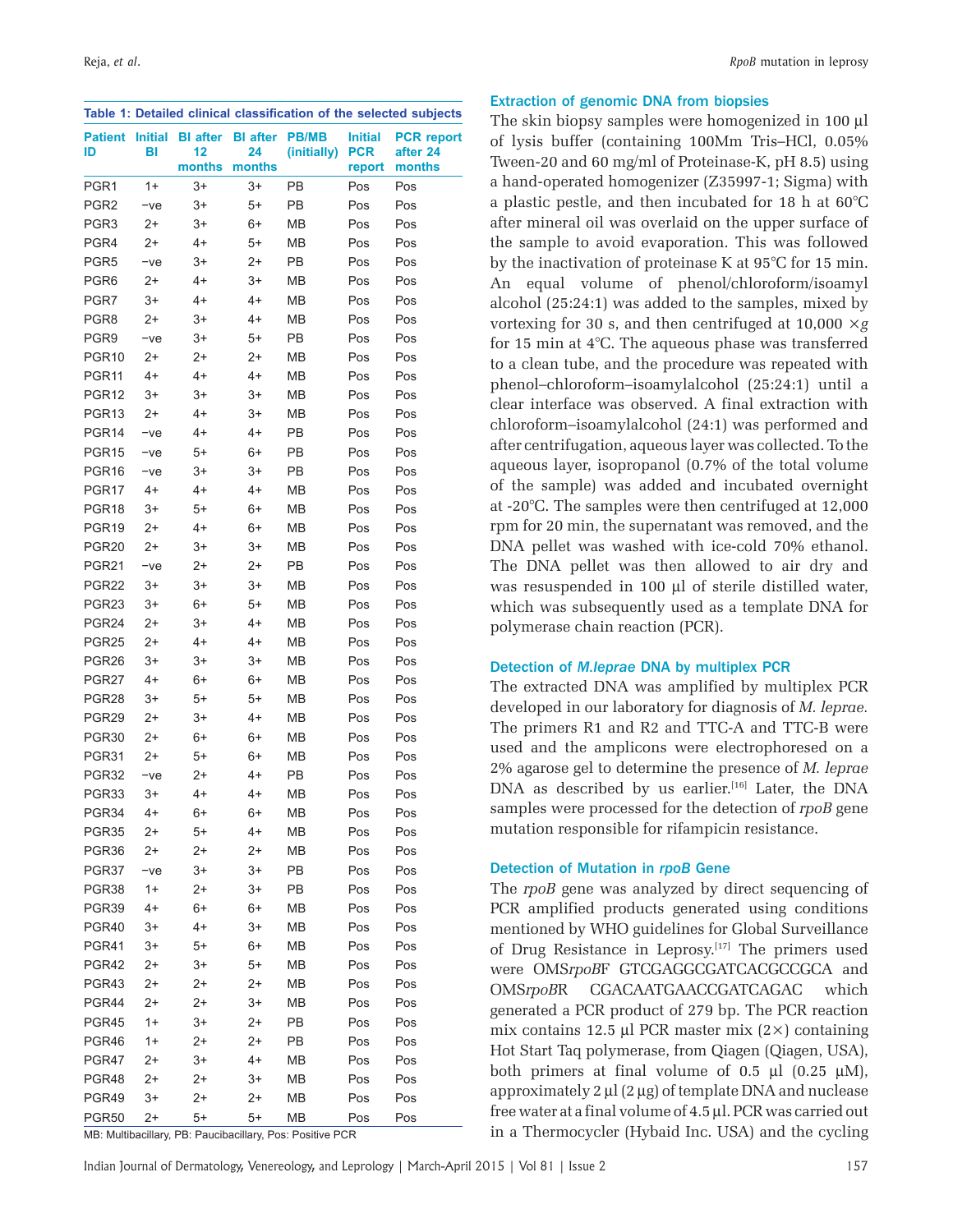conditions included 1 cycle of initial denaturation at 95°C for 15 min followed by 40 cycles of denaturation at 94°C for 1 min, annealing at 61°C for 1 min and extension at 72°C for 1 min and a single cycle of final extension at 72°C for 10 min. After amplification, the amplicons were loaded in 2% agarose gel. The mutation was further confirmed by DNA sequencing. PCR products were outsourced for commercial sequencing (Xplorigen Technologies Pvt Limited, Delhi, India). Sequence data was analysed by using Molecular Evolutionary Genetics Analysis (MEGA) (http://www. megasoftware.net/) version 5.

## RESULTS

*RpoB* gene was amplified in 50 samples chosen for the study. Fifteen microliter of each amplicon was electrophoresed on a 2% agarose gel to determine the presence of band of 279 bp, which was visually identified using molecular band size markers (Alpha Imager Inc. USA) and by using a Step up TM 100 bp DNA ladder (Bangalore Genei). Later the bands were cut on a manual UV Illuminator and eluted using Gel Elution Kit (Sigma Aldrich Inc.) as shown in Figure 1. Fifteen micro liter of the eluted DNA along with 10 μM forward primer was sent to Xplorigen Inc. India for DNA sequencing. The sequence data in the form of ABI files as shown in Figure 2 were analysed using MEGA 5 Software. DNA sequence was compared to a known database of *M. leprae* genome to determine similarity and identity percentage using Basic Local Alignment Search Tool (BLAST) and sites where there was no identity were noted. Later the sequence was translated online using *http://insilico.ehu.es/translate/*into a first reading frame amino acid sequence, which was again compared with known amino acid sequence from the NCBI database using BLASTp (Protein BLAST).

Nucleotide BLAST Report indicating a base pair change at 2275405 loci.

| Query 1                             | AGTTCATGGATCACAACAACCCTCTGTCGGGCCTGACCCACAAGCGCCGGCTGTCGGCGC      | 60      |  |  |  |  |
|-------------------------------------|-------------------------------------------------------------------|---------|--|--|--|--|
|                                     |                                                                   |         |  |  |  |  |
| Sbjct<br>2275418                    | AGTTCATGGATCAGAACAACCCTCTG TCGGGCCTGACCCACAAGCGCCGGCTGTCGGCGC     | 2275359 |  |  |  |  |
| Query 61                            | TGGGCCCGGGTGGTTTGTCGCGTGAGCGT GCCGG GCTAGAGGTCCGTGACGTGCACCCTT    | 120     |  |  |  |  |
|                                     |                                                                   |         |  |  |  |  |
| Sbjct 2275358                       | TGGGCCCGGGTGGTTTGTCGCGTGAG CGTGCCGGGCTAGAGGTCCGTGACGTGCACCCTT     | 2275299 |  |  |  |  |
| Query 121                           | CGCACTACGGCCGGATGTGCCCGATCG AGACTCCGGAGGGCCCGAACATAGGTCTGATCG     | 180     |  |  |  |  |
|                                     |                                                                   |         |  |  |  |  |
| Sbjct 2275298                       | CGCACTACGGCCGGATGTGCCCGATC GAGACTCCGGAGGGCCCGAACATAGGTCTGATCG     | 2275239 |  |  |  |  |
| Query 181                           | <b>GTTCATTGTCG</b><br>191                                         |         |  |  |  |  |
|                                     |                                                                   |         |  |  |  |  |
| Sbjct 2275238                       | <b>GTTCATTGTCG</b><br>2275228                                     |         |  |  |  |  |
| BLASTp (Protein) Report (Gln442His) |                                                                   |         |  |  |  |  |
| Query 1                             | FMDHNNPLSGLTHKRRLSALGPGGLSRERA GLEVRDVHPSHYGRM CPIETPEGPNIGLIGSLS | 63      |  |  |  |  |
|                                     | FMD NNPLSGLTHKRRLSALGPGGLSRERAGLEVRDV HPSHYGRM CPIETPEGPNIGLIGSLS |         |  |  |  |  |
| Sbjct 439                           | FMDQNNPLSGLTHKRRLSALGPGGLSRERA GLEVRDVH PSHYGRMCPIETPEGPNIGLIGSLS | 501     |  |  |  |  |
|                                     |                                                                   |         |  |  |  |  |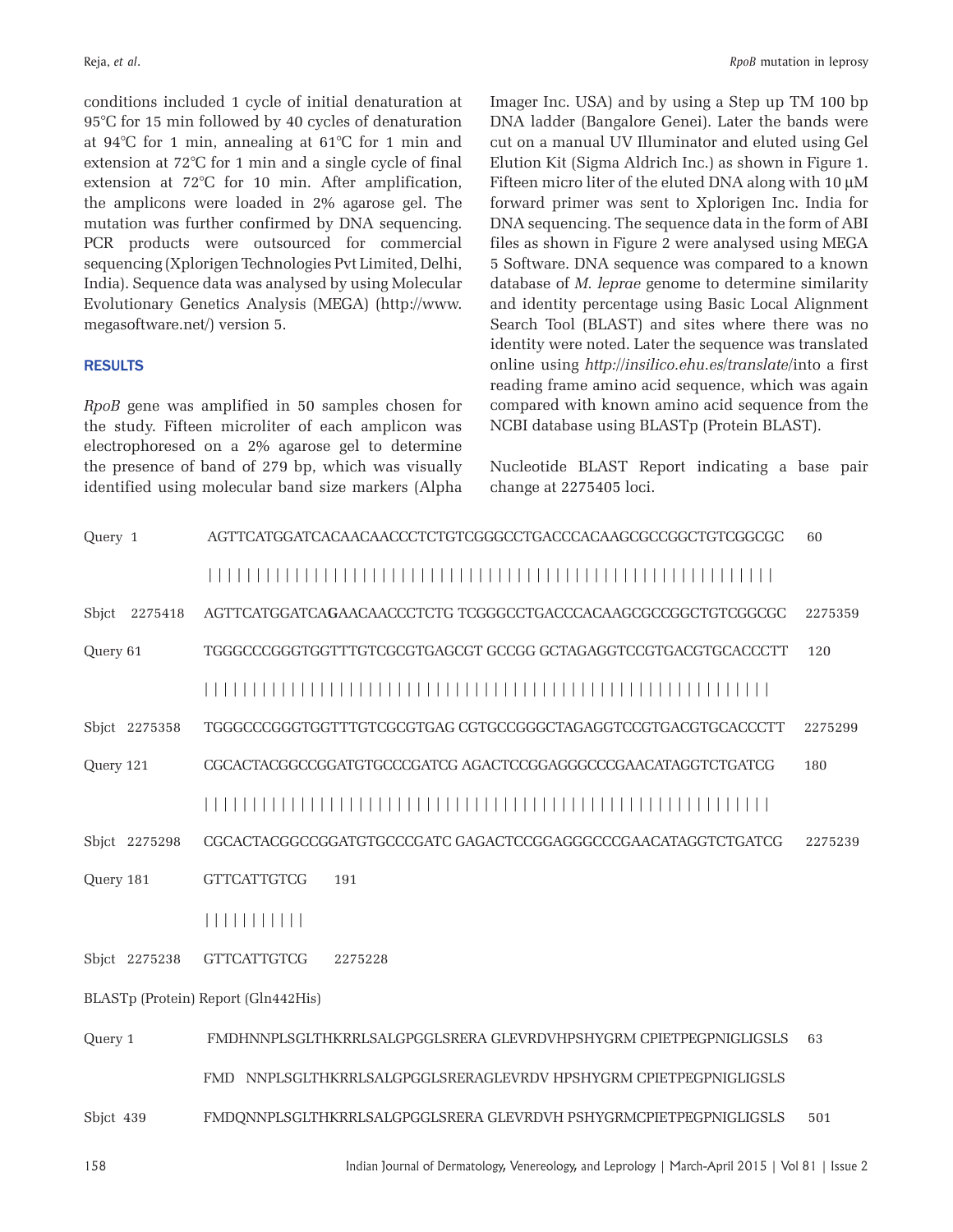

**Figure 1: 2% Agarose Gel Electrophoresis Image showing 279 bp band corresponding to PCR-based amplification of** *rpoB* **gene** 

Our results revealed a mutation at the base pair position 2275405 where G is replaced by C in the *M. leprae* genome, which corresponds to the coding region of *rpoB* gene (279 bp –2275228 to 2275506). This is a nonsynonymous missense mutation in CAC codon, which brings about a glutamic acid to histidine change in the amino acid sequence of RNA polymerase beta subunit of *M. leprae* at position 442 (Glu442His), a region specific for rifampicin interaction. This mutation was observed in 2 out of the 50 patients. Clinically these patients demonstrated unresponsiveness to rifampicin by manifesting no reduction in bacterial load as measured by bacillary index (BI) even after completion of 24 months of multibacillary multidrug therapy (MB MDT).

### **DISCUSSION**

The current strategy for leprosy control depends mainly on early case detection and providing the recommended MDT dosage. Understanding the molecular mechanisms of drug resistance to each of these drugs is essential in providing effective treatment and preventing the spread of resistant strains in the community. *M. leprae* drug resistance was reported in 1964 for dapsone,  $[18]$  in 1993 for rifampin,  $[12]$  and in 2000 for ofloxacin.<sup>[14]</sup> Discontinuation of treatment and monotherapy play a major role in development of drug resistant strains of *M. leprae.* In leprosy, drug susceptibility is measured by cure of clinical symptoms and reduction in bacterial load. However, patients who relapse or whose bacillary index (BI) does not fall even after administration of multidrug therapy (MDT) should be screened for drug resistance and the most appropriate antibiotic regimen needs to



**Figure 2: ABI File (Chromatogram) with point mutation**

be initiated. In addition, such screening is the only way to measure the epidemiological trend of primary or secondary resistance to anti-leprosy drugs.[19] Drug susceptibility testing by the mouse foot pad method is time consuming and expensive. The progress of molecular biology research provides a very efficient opportunity for the diagnosis of drug resistance by *in vitro* method.<sup>[20]</sup> In this study, a total of 50 cases were monitored for the detection of mutation in *rpoB* gene, which is responsible for drug resistance against rifampicin. We observed 2 out of 50 study subjects to be resistant to rifampicin. These patients had relapsed with new active skin lesions even after completion of multidrug therapy (MDT). Since mouse foot pad assay was not available in our centers, we compared our results using a molecular method by simultaneous comparison with the known wild strain of leprosy (Thai53) and further confirmed the results by sequencing.

Rifampicin is a key drug in the chemotherapeutic regimen used to combat both leprosy and tuberculosis. Owing to its efficient bactericidal properties against *M. leprae*, this drug remains the backbone of the multidrug therapy (MDT) regimen. It is conceivable, however, that rifampicin resistance could compromise the control program and owing to the very slow growth rate of *M. leprae,* it may take a long time to appear in the population at large. Therefore, at this stage there is a real need for rapid and efficient tools for determining whether drug-resistant *M. leprae* is on the horizon. An earlier search<sup>[21]</sup> in south India reported *M. leprae* resistance to dapsone but was unable to detect any molecular evidence of rifampicin resistance. The PCR-based assay convincingly demonstrated that detection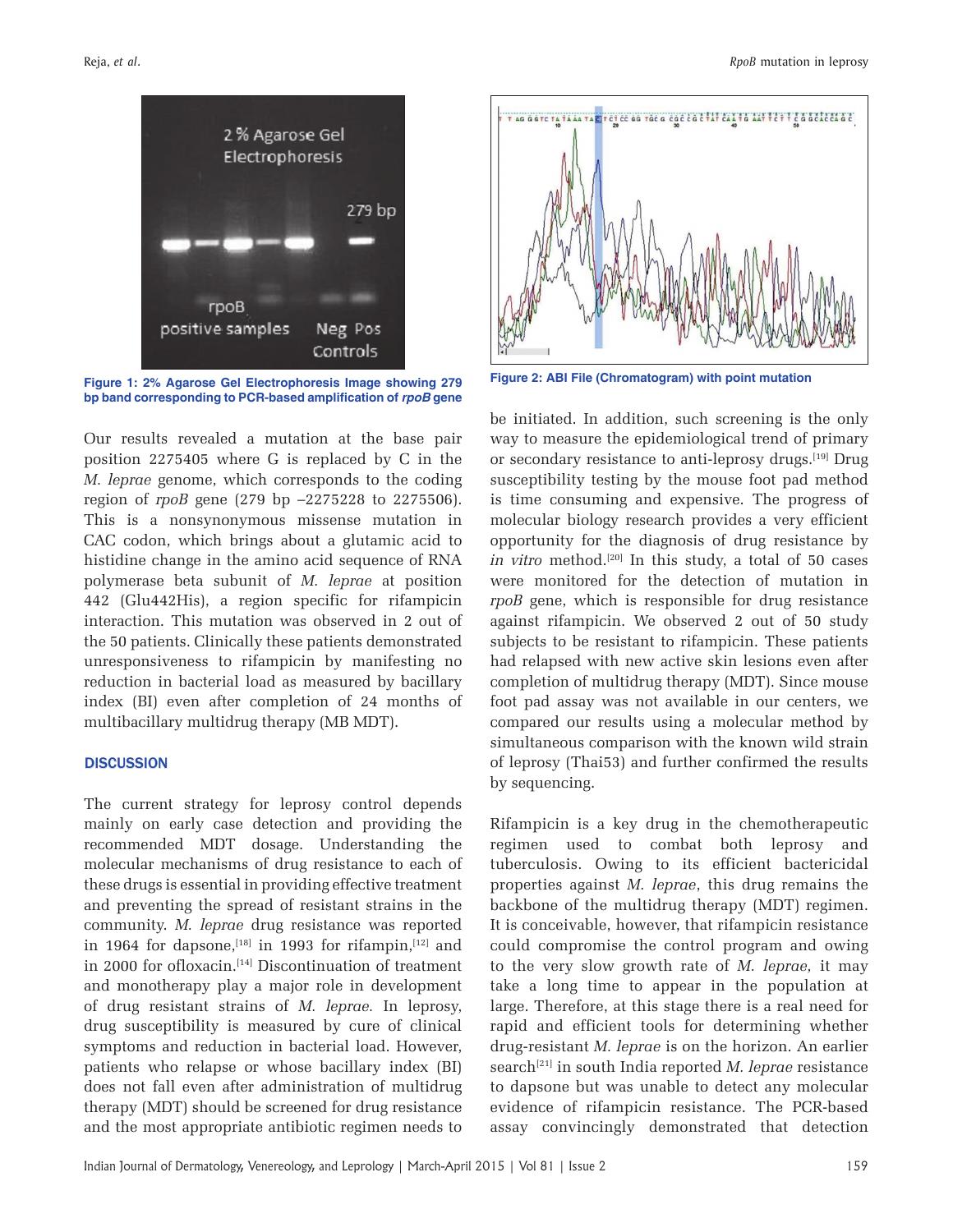of rifampicin resistance, is a feasible and practical alternative assay over the mouse foot pad assay and has application in developing countries where the leprosy burden is relatively high. Although a major limitation to molecular genetic determination of drug resistance by any technique is that molecular genetic tests detect only known mutations, it provides a rapid screening tool for the majority of resistant isolates, which, in turn, allows a reduction in the amount of phenotypic drug susceptibility testing.

A major limitation of the multiple-primer PCR amplification refractory mutation system (MARS) assay as it is currently designed is that it is only capable of detecting mutations at codon 425 in the *rpo*B gene of *M. leprae*, and does not detect other mutations known to be associated with rifampicin resistance, or indeed other potential mutations that could cause resistance. Furthermore, as this test detects only nucleotide mutations, it cannot distinguish silent amino acid changes from those that result in amino acid substitution, although no silent mutation has been reported to date at the codon 425 position in the *rpoB* gene of *M. leprae.*[22] However, we justified our result by amplifying the whole Rifampicin Resistance Determining Region (RRDR) followed by single-strand conformation polymorphism (SSCP) to confirm that no unknown mutation exists. We were unable to find previous reports of mutation/s that confer rifampicin resistance as noted in two of the patients in our study.

Further work needs to be carried out to establish the presence of this phenomenon in this part of India and elsewhere. Though we have already achieved and declared a prevalence rate of <1/10,000 and eliminated leprosy as a public health problem, this report is significant in terms of remaining challenges and the way forward toward final and complete elimination. The moderate efficiency of the *in vivo* mouse foot pad-based method for susceptibility testing compared with its cost and the organizational need to maintain the mouse foot pad test facilities puts in doubt the future viability of such a technique for determination of *M. leprae* resistant strains. Nevertheless, it may be premature to abandon the test because of the relatively small number of cases of leprosy analyzed worldwide using the newer molecular techniques. However, understanding the magnitude of drug resistance and keeping current MDT effective while monitoring the drug resistance cases carefully is essential to prevent the spread of drug resistance.

## **CONCLUSION**

Drug susceptibility testing is necessary for leprosy patients with relapse or whose symptoms do not improve in spite of adequate therapy with multidrug therapy (MDT). Emergence of drug resistance would create tremendous difficulty for the treatment of individual patients, and its spread would pose a serious threat in achieving the final goal of elimination. The study indicates the existence of rifampicin drug resistance in eastern India. Since this is to our knowledge the first report of its kind from this region, it suggests that drug resistance surveillance is essential to keep a vigil on the drug resistance scenario at many vulnerable settings in spite of the declining leprosy trend and thereby attaining the success of the final goal of leprosy elimination as a public health problem.

## **REFERENCES**

- 1. Jacobson RR, Hastings RC. Rifampin-resistant leprosy. Lancet 1976;2:1304-5.
- 2. Grosset JH, Guelpa-Lauras CC, Bobin P, Brucker G, Cartel JL, Constant-Desportes M, *et al*. Study of 39 documented relapses of multibacillary leprosy after treatment with rifampin. Int J Lepr Other Mycobact Dis 1989;57:607-14.
- 3. Cambau E, Bonnafous P, Perani E, Sougakoff W, Ji B, Jarlier V. Molecular detection of rifampin and ofloxacin resistance for patients who experience relapse of multibacillary leprosy. Clin Infect Dis 2002;34:39-45.
- 4. Kai M, Nguyen Phuc NH, Nguyen HA, Pham TH, Nguyen KH, Miyamoto Y, *et al*. Analysis of drug-resistant strains of Mycobacterium leprae in an endemic area of Vietnam. Clin Infect Dis 2011;52:e127-32.
- 5. Shepard CC. The experimental disease that follows the injection of human leprosy bacilli into foot-pads of mice. J Exp Med 1960;112:445-54.
- 6. Shepard CC. A survey of the drugs with activity against M. leprae in mice. Int J Lepr Other Mycobact Dis 1971;39:340-8.
- 7. Williams DL, Spring L, Harris E, Roche P, Gillis TP. Dihydropteroate synthase of Mycobacterium leprae and dapsone resistance. Antimicrob Agents Chemother 2000;44:1530-7.
- 8. Kai M. [Diaminodiphenylsulfone resistance of Mycobacterium leprae due to mutations in the dihydropteroate synthase gene]. Nihon Hansenbyo Gakkai zasshi 2004;73:221-6.
- 9. Cambau E, Carthagena L, Chauffour A, Ji B, Jarlier V. Dihydropteroate synthase mutations in the folP1 gene predict dapsone resistance in relapsed cases of leprosy. Clin Infect Dis 2006;42:238-41.
- 10. Levy L, Shepard CC, Fasal P. The bactericidal effect of rifampicin on M. leprae in man: (a) Single doses of 600, 900 and 1200 mg; and (b) daily doses of 300 mg. Int J Lepr Other Mycobact Dis 1976;44:183-7.
- 11. Zhang L, Namisato M, Matsuoka M. A mutation at codon 516 in the rpoB gene of Mycobacterium leprae confers resistance to rifampin. Int J Lepr Other Mycobact Dis 2004;72:468-72.
- 12. Honore N, Cole ST. Molecular basis of rifampin resistance in Mycobacterium leprae. Antimicrob Agents Chemother 1993;37:414-8.
- 13. Cambau E, Perani E, Guillemin I, Jamet P, Ji B. Multidrug-resistance to dapsone, rifampicin, and ofloxacin in Mycobacterium leprae. Lancet 1997;349:103-4.